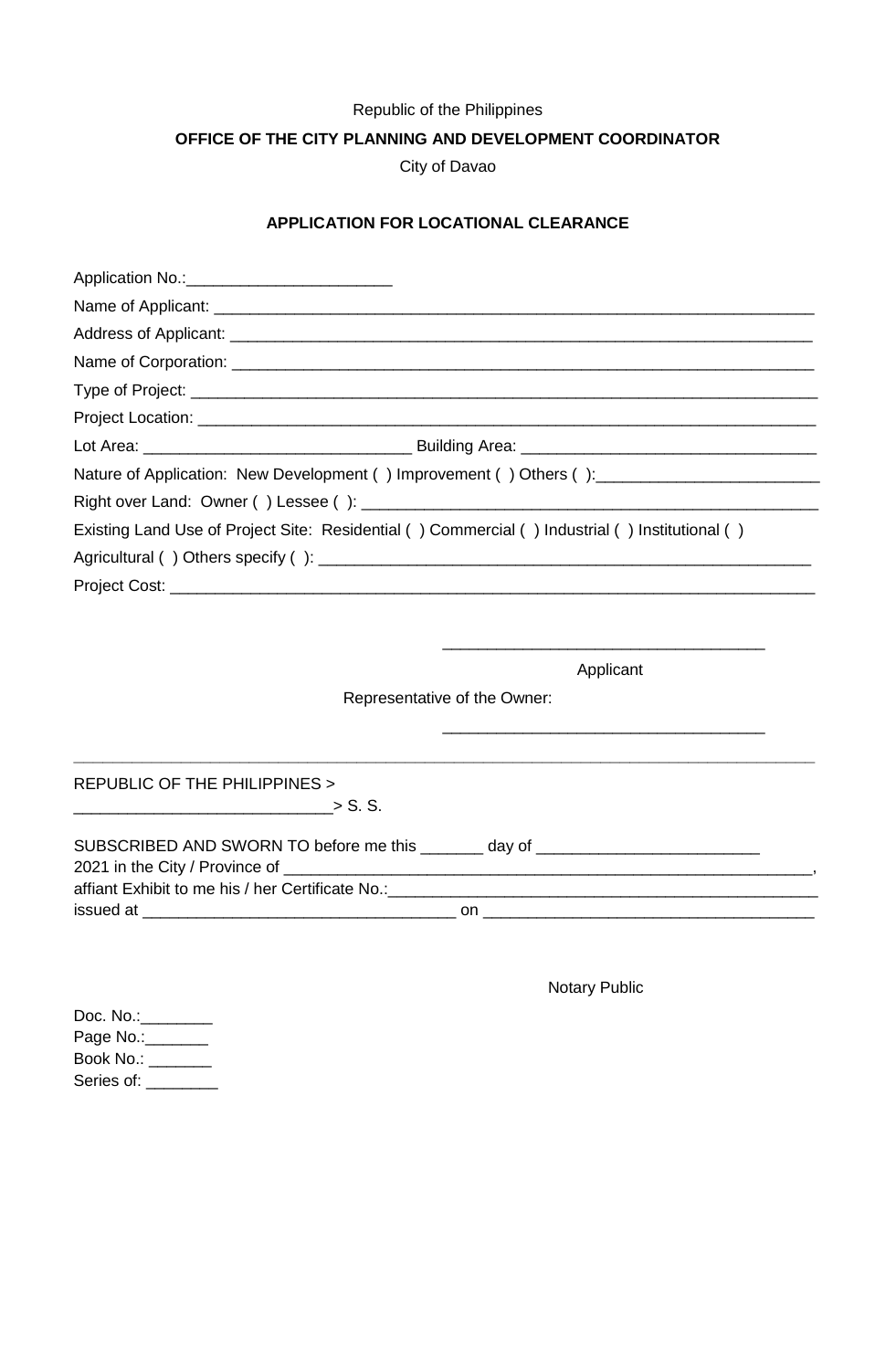## Republic of the Philippines City Government of Davao **OFFICE OF THE CITY PLANNING AND DEVELOPMENT COORDINATOR**

## **CHECKLIST OF REQUIREMENTS LOCATIONAL CLEARANCE FOR BUILDING PERMIT**

|                |                                                   | <b>OFFICES/AGENCIES CONCERNED</b>                 |
|----------------|---------------------------------------------------|---------------------------------------------------|
| $\mathbf 1$    | Order of Payment for filing fee of P300.00        | <b>City Planning and Development</b>              |
|                |                                                   | Office                                            |
| $\overline{2}$ | Official Receipt for filing fee                   | <b>City Treasurer's Office</b>                    |
| 3              | <b>GIS Zoning Map</b>                             | <b>City Planning and Development</b>              |
|                |                                                   | Office                                            |
| $\overline{4}$ | SPA from the building owner to process            | Applicant                                         |
|                | application for Locational Clearance              |                                                   |
| 5              | 7 complete sets of Building Plans                 |                                                   |
|                | a. Filled-up title blocks                         | Applicant                                         |
|                | b. Signed and sealed by CE / Architect            |                                                   |
| 6              | TCT (Photocopy of Land Title must be certified by |                                                   |
|                | the Register of Deeds or Original TCT must be     |                                                   |
|                | presented for validation)                         | Register of Deeds                                 |
| $\overline{7}$ | Locational Clearance Application duly notarized   |                                                   |
|                | and signed by the applicant                       | <b>CPDO</b>                                       |
| 8              | Sketch Plan with landmark / scaled Vicinity Map / |                                                   |
|                | Site Development Plan (2 copies for each          | Applicant                                         |
|                | application) for subdivision                      |                                                   |
| 9              | <b>Bill of Materials for Assessment</b>           | Applicant                                         |
| 10             | Duly notarized copy of Deed of Absolute Sale, or  |                                                   |
|                | any of the following:                             |                                                   |
|                | a. Contract of Lease or Contract to Sell,         | Applicant                                         |
|                | b. Authority to construct from the lot owner,     |                                                   |
|                | c. Authority to construct from husband / wife,    |                                                   |
|                | d. S.P.A. or Secretary Certification              |                                                   |
| 11             | Accomplished Building Permit Application Form     | Applicant/Office of the City Building<br>Official |
| 12             | If within Water Resource Zone:                    |                                                   |
|                | For Residential:                                  |                                                   |
|                | a. DCWD Certification interposing no objection    |                                                   |
|                | considering presence of production well           | Davao City Water District                         |
|                | For Commercial, Industrial etc.:                  | Water Resource Management                         |
|                | a. WRMC Resolution, if applicable                 | Council                                           |
| 13             | If within CADT area:                              |                                                   |
|                | Pre-conditioned certificate<br>a.                 | National Commission on Indigenous                 |
|                |                                                   | Peoples                                           |
|                | Brgy. Resolution of no objection<br>b.            | <b>Barangay Council</b>                           |
|                | Memorandum of agreement<br>c.                     | <b>Tribal Council</b>                             |
|                | Geographic coordinates<br>d.                      | Applicant                                         |
| 14             | If within Floodway Mitigation Sub-Zone:           |                                                   |
|                | a. For new development, clearance from DENR -     | <b>DENR - Mines and Geosciences</b>               |
|                | Mines and Geoscience Bureau                       | <b>Bureau</b>                                     |
|                | b. Approved mitigating measures for flood         |                                                   |
|                | protection in areas with moderate to high         | Applicant                                         |
|                | susceptible to flooding                           |                                                   |